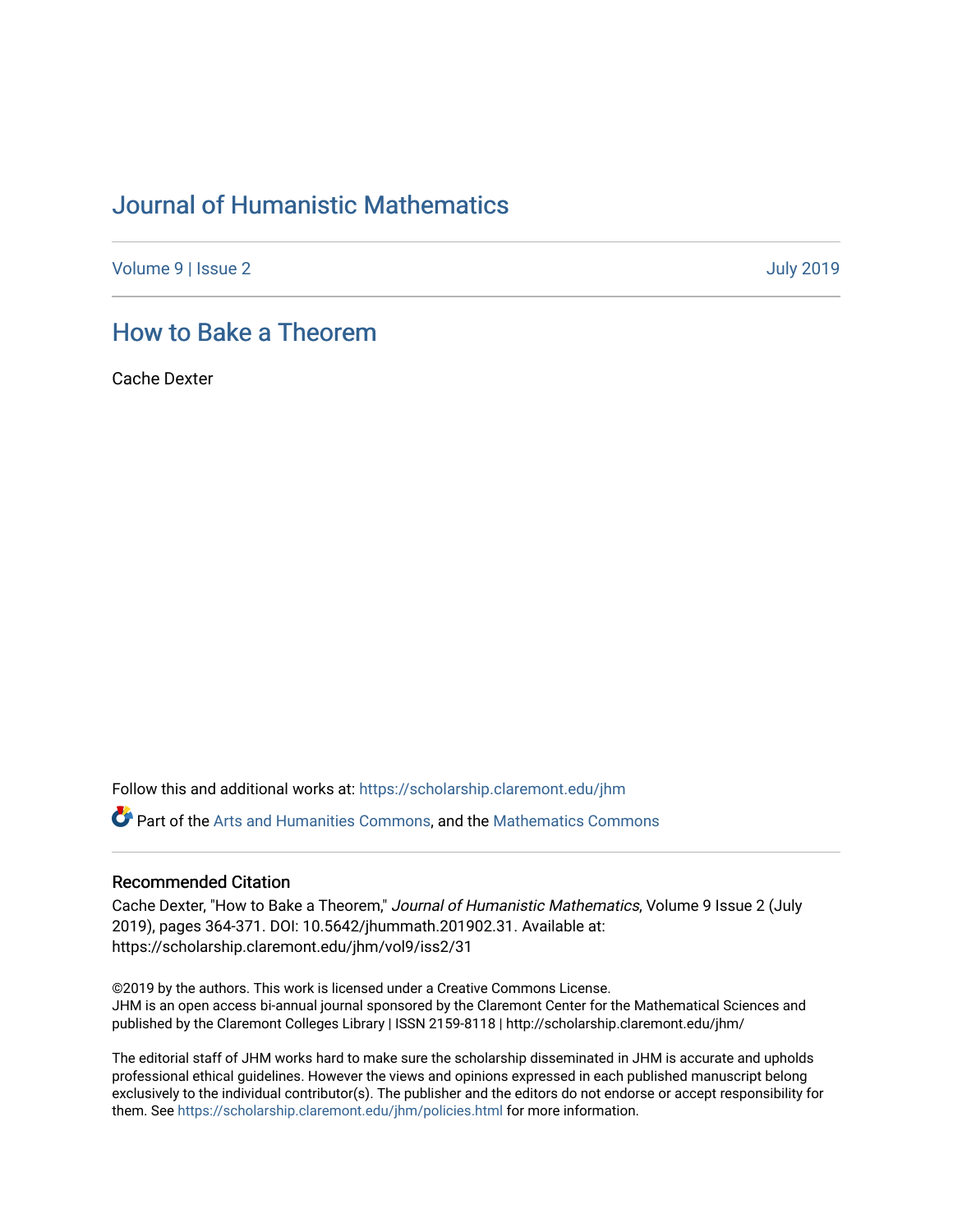## How to Bake a Theorem

Cache Dexter<sup>[1](#page-1-0)</sup>

American Fork, Utah, USA cachedexter@gmail.com

We bake bread to satisfy our hunger, and we prove theorems to satisfy our hunger for knowledge and existence. Here I explore this analogy.

To bake bread, all you need is flour, water, yeast, and salt. Flour to shape and form, water to bind and activate, yeast to leaven, and salt to flavor.

To bake a theorem, you also need flour, water, yeast, and salt, of sorts. A mathematical theorem is a statement about some relationship between mathematical objects. Importantly, a theorem must have a proof. A proof is a series of logical steps that trace a theorem back to self-evident mathematical truths. It isn't enough to show that a theorem holds for a few or even many cases. A proof shows that a theorem is true all of the time. A theorem without a proof is just a guess, a conjecture. It is merely dough, limp and useless until baked through. It does not satisfy our hunger for certainty.

Theorems are baked with the same ingredients as bread, in a way. Mathematical flour is the raw material, the definitions of the mathematical objects. A triangle has three straight sides and three angles. If one of the angles of a triangle measures 90°, then the triangle is a right triangle. The rules and procedures of math are the water. These rules activate the definitions in the flour and form something kneadable and workable. To find the area of a square, multiply the length of the square by the width. The logic and the flow of the mathematical argument make up the yeast, the lifting agent. If two squares have the same side length, then the two squares have equal area. And the mathematical salt is the details, the wording, the commentary on the math.

<span id="page-1-0"></span><sup>&</sup>lt;sup>1</sup>The author teaches secondary mathematics in Utah, USA, and writes about math in his spare time.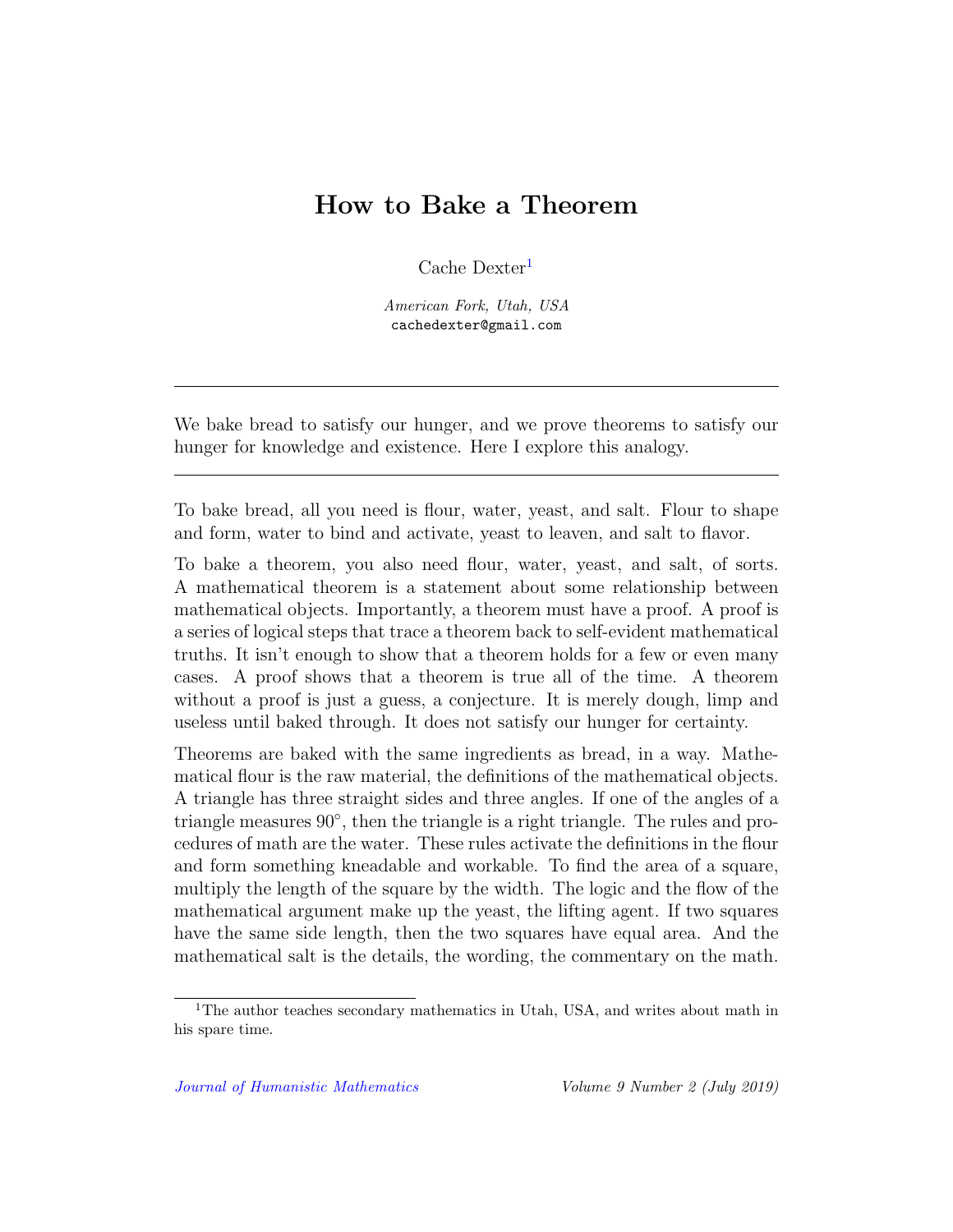#### Cache Dexter 365

Math isn't just pushing around symbols; it is the exploration of patterns and ideas. Pointing out these patterns gives flavor to a proof.

The Pythagorean theorem is an ancient loaf, proved thousands of years ago.

Theorem. Given a right triangle with sides of length a, b, and c, where the side of length c is opposite the right angle, then  $a^2 + b^2 = c^2$ .

Before giving the proof of this theorem, a little aside about proofs. Sometimes reading a proof isn't that interesting, or even worth the time. The proof of the classification of finite simple groups is contained in hundreds of articles that total over 10,000 pages. In cases like these, only a few people actually check to make sure the proof is correct and the rest of us just skip to the statement of the theorem. The statement of the theorem at the end of the proof is sometimes preceded by a little symbol ∴ , three dots in a triangle that mean "therefore". It's the mathematical symbol for skipping to the end because the proof was too long, and you didn't read it.

However, if the proof of a theorem is not very long then reading it may be valuable. Proofs have a way of showing how mathematics works and explaining why the patterns are interesting. The proof of the Pythagorean theorem is not long, but if you feel so inclined you can skip to the "∴" at the end. Here's the proof, in a picture:



The square on the left contains four right triangles each with sides of lengths a, b, and c. The remaining area of the white square is  $c^2$ , since the white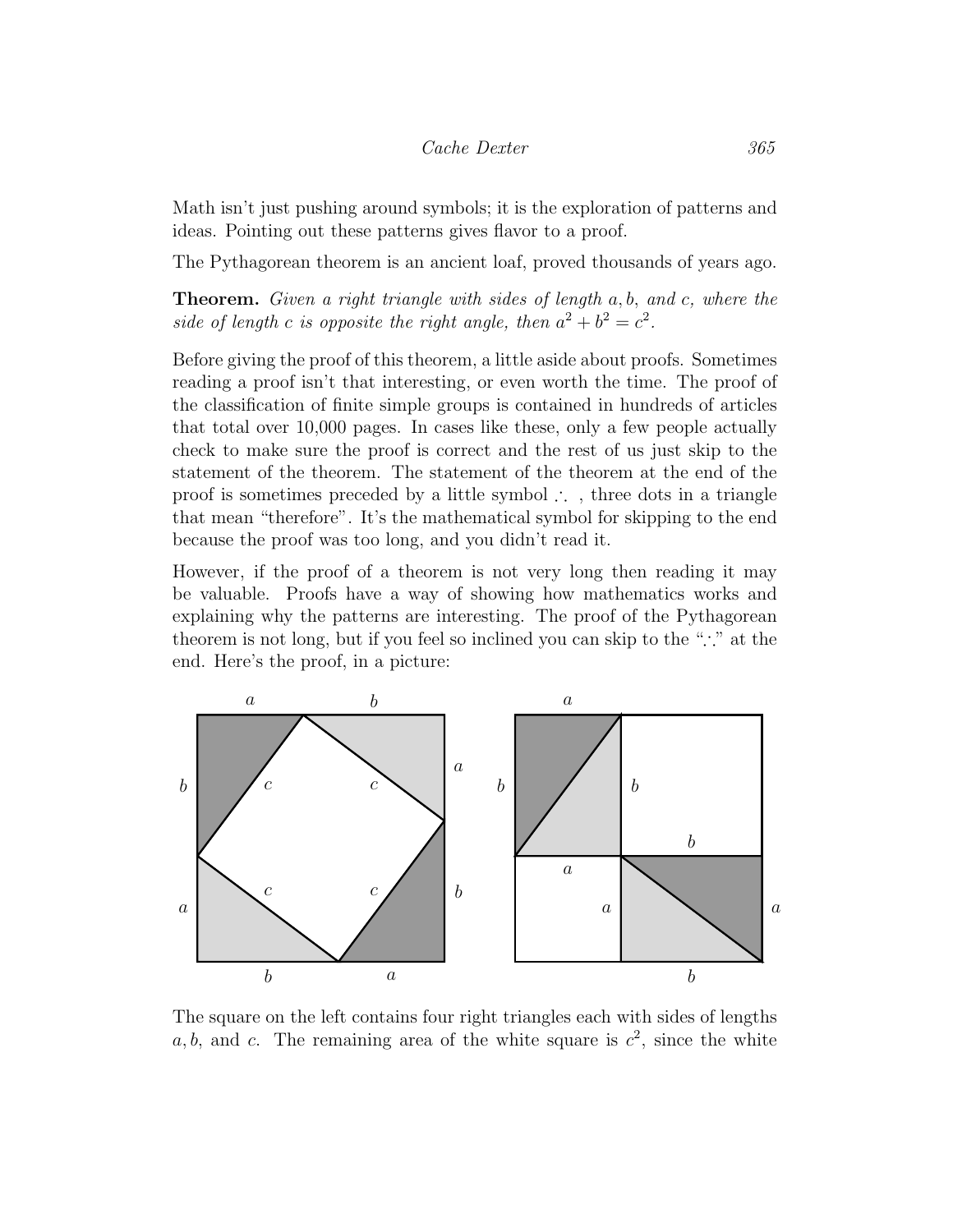square has sides of length c. The square on the right is the same size and contains four identical right triangles, just rearranged. The remaining white area is formed by two squares, one with sides of length  $a$  and the other with sides of length b. The white area on the right is the sum of these two areas, which is  $a^2 + b^2$ .

$$
\therefore a^2 + b^2 = c^2.
$$

It doesn't matter what the numbers  $a, b$ , and c are. We could draw the same types of squares starting with any right triangle. That's what makes this a proof that the Pythagorean theorem holds for every right triangle. Drawing a right triangle and measuring its sides are the flour of this theorem. The rules of geometry are the water, allowing us to draw additional lines and shapes around the right triangle. The logic of rearranging the shapes without changing their areas provides the lift, the yeast that finishes the proof that  $a^2 + b^2$  does in fact equal  $c^2$ . A little salt might be that this is only one of many ways to prove the Pythagorean theorem.

The mathematician Andrew Vazsonyi recounted his first meeting with an-other mathematician, Paul Erdős, when he was 14 and Erdős was 17 [\[1\]](#page-8-0).

"How many proofs of the Pythagorean theorem do you know?" Erdős asked.

"One," said Vazsonyi.

"I know 37," said Erdős.

(This question was just the second thing Erdős said to Vazsonyi when they first met. The first was "Give me a four digit number," to which Vazsonyi replied "2,532." In a second, Erdős came back with, "The square of it is 6,411,024." There was no greeting, no hello, no how are you.

∴ Paul Erdős loved math and math alone.)

The Pythagorean theorem is one of many theorems with multiple proofs. Multiple proofs are, of course, not necessary for the progress of mathematics and our desire for certainty. But sometimes finding a totally novel way to prove an established theorem illuminates another aspect of the mathematical patterns. The flavor of the theorem can be enhanced by looking at it from a new perspective. Although the Pythagorean theorem has many proofs, many of them modern, the result of  $a^2 + b^2 = c^2$  maintains the flavor of ancient times.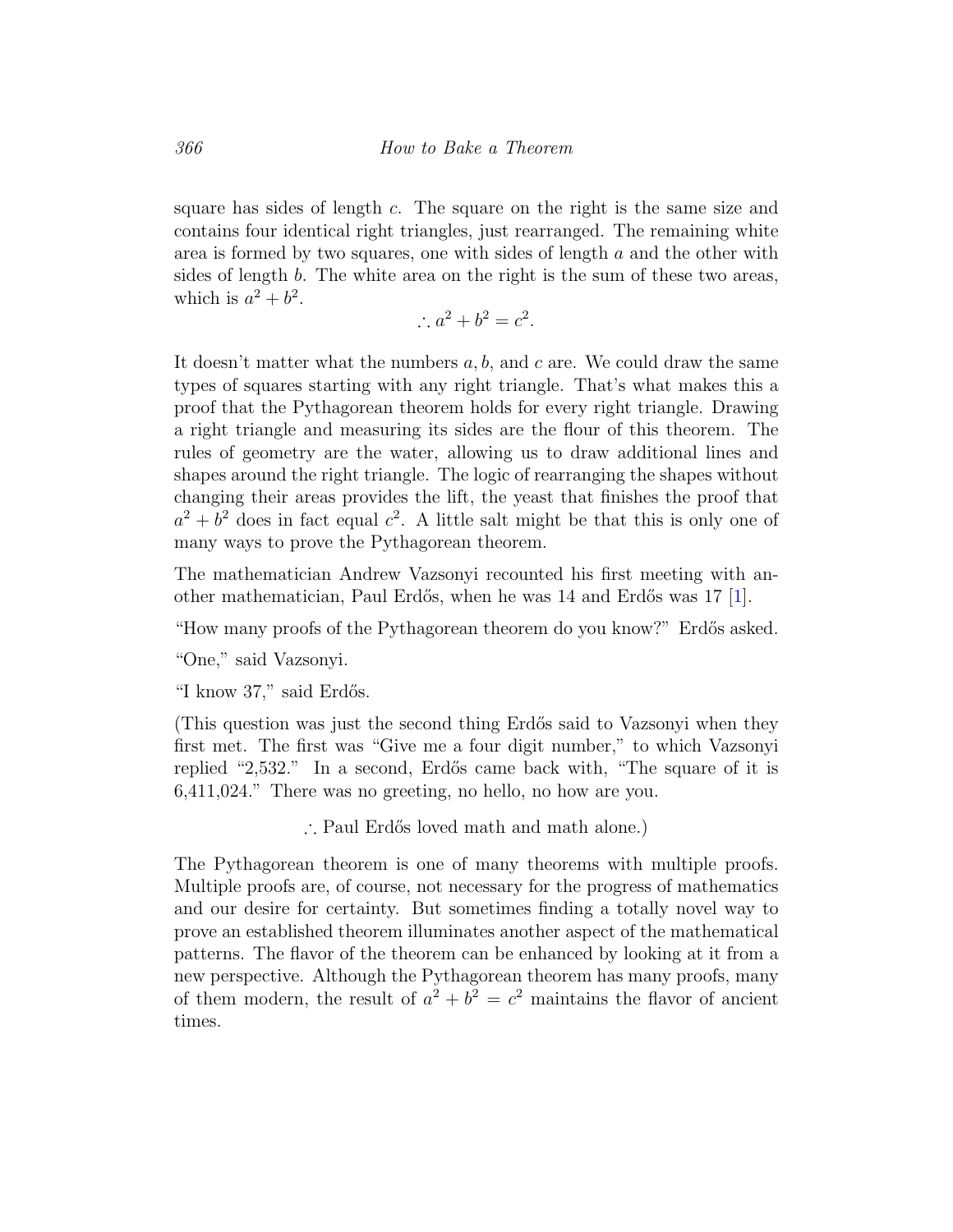Bread is not only one of humanity's oldest creations, it remains a staple in some form or another in many cultures around the world. Bread wasn't the first food that early humans ate, not by a long shot, but it developed into a consistent system that has fed billions of humans over the millennia.

Besides simply eating to keep ourselves alive, humans feel a need to understand and know things. Mathematics may be older than bread itself. The earliest evidence of counting and number that we have found is the Ishango bone found near the Nile, which clocks in at 20,000 years old. The bone has a series of tally marks carved into it, and while the meaning of these marks is not clear, the marks indicate that some prehistoric human was attempting something we would describe as mathematics. Bread, on the other hand, didn't show up until around 14,000 years ago.

The study of mathematics has ebbed and flowed across various world cultures, but at the root of it all is the human need to organize and understand. Ancient mathematicians wanted to prove theorems in math, wanted to set in stone ideas that they felt were universally true and eternal. They ate bread to fend off starvation, and they proved theorems to fend off uncertainty, to establish a sense that human activities matter.

The ancient Greeks prized idealized geometry, but they couldn't solve all their problems as easily as the Pythagorean theorem. One of these problems was squaring the circle. The Greeks loved to do geometry with only a compass for drawing circles and a straightedge for drawing lines, but measurement of shapes was not allowed. The problem of squaring the circle started with a circle, and the goal was to draw a square with exactly the same area as the circle using only a compass and straightedge.



Figure 1: Taking a circle and drawing a square with the exact same area.

The ancient Greek civilization came and went without a solution to squaring the circle, but not for lack of trying. The Greeks had a word,  $\tau \varepsilon \tau \rho \alpha \gamma \omega \nu \iota \zeta \varepsilon \nu$ , meaning to busy oneself with squaring the circle. They tried mixing a lot of mathematical dough to bake this theorem. Mathematicians kept attempting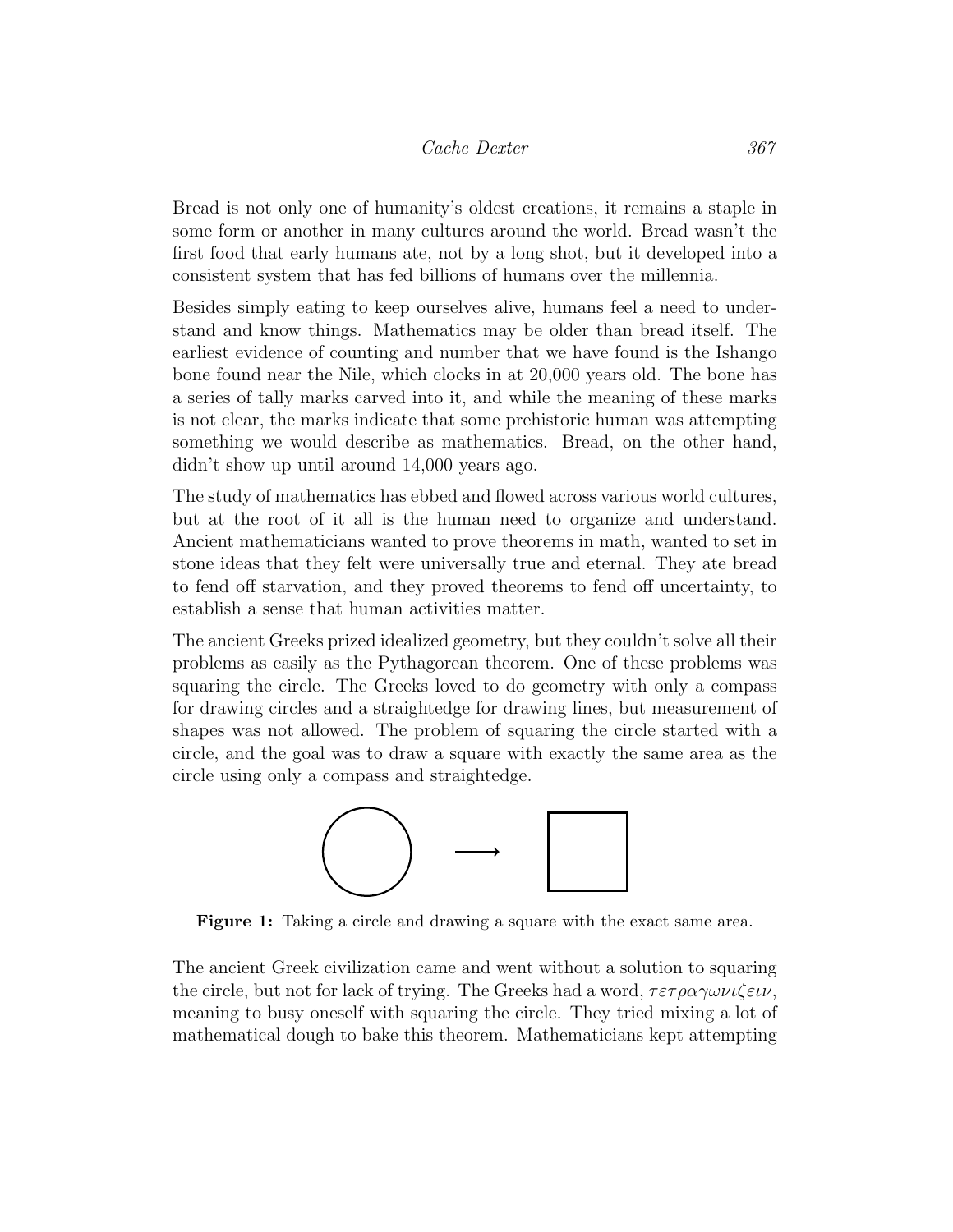to solve the problem for centuries afterward. In this case all their efforts led to failure, because they were attempting an impossible problem.

**Theorem.** Given a circle in the plane, it is impossible to construct a square with the same area as the circle using only straightedge and compass.

The Greeks (and everyone after them) had been using the wrong sort of yeast in their pursuits. No amount of mathematical tinkering would ever raise a circle to become a square.

Curiously, the proof of this impossibility theorem did not take place in geometry but rather in the realm of algebra. Sometimes to bake a theorem, one has to harvest the flour from a different field of mathematics. Pierre Wantzel proved in 1837, centuries after the Greeks first posed the problem, that in order to square a circle the number  $\pi$  has to be a solution to a polynomial equation with integer coefficients. There have to be some whole numbers  $a_0, a_1, a_2, ..., a_n$  such that  $a_n \pi^n + a_{n-1} \pi^{n-1} + \cdots + a_2 \pi^2 + a_1 \pi + a_0 = 0.$ Finally, in 1882, Ferdinand von Lindemann proved that no such equation existed, that  $\pi$  was too irrational to be the solution of an algebraic equation like this.

∴ Squaring the circle was officially impossible.

Many theorems are conjectured centuries before they are proved, slowly fermenting and taking on complex flavors. The theorem of the impossibility of squaring the circle has another dimension of flavor. Most mathematical theorems are constructive, describing patterns and processes that you can sink your teeth into. To experience the Pythagorean theorem, you can draw a real right triangle. It's odd to taste a theorem like the impossibility of squaring the circle, which is fully baked and yet not quite satisfying. Impossibility theorems show that even math has boundaries. Perhaps impossibility is an acquired taste.

Despite the potential disappointment that squaring a circle is impossible, it is comforting to know that we can put that particular problem to rest. Knowing the impossibility is better than not knowing if a mathematical problem can be solved or not. We can move on to other problems, of which there are many because math is far from complete. Theorems continue to be baked today, and some conjectures remain open, waiting for someone to come along and mix together a perfect recipe to finally prove them.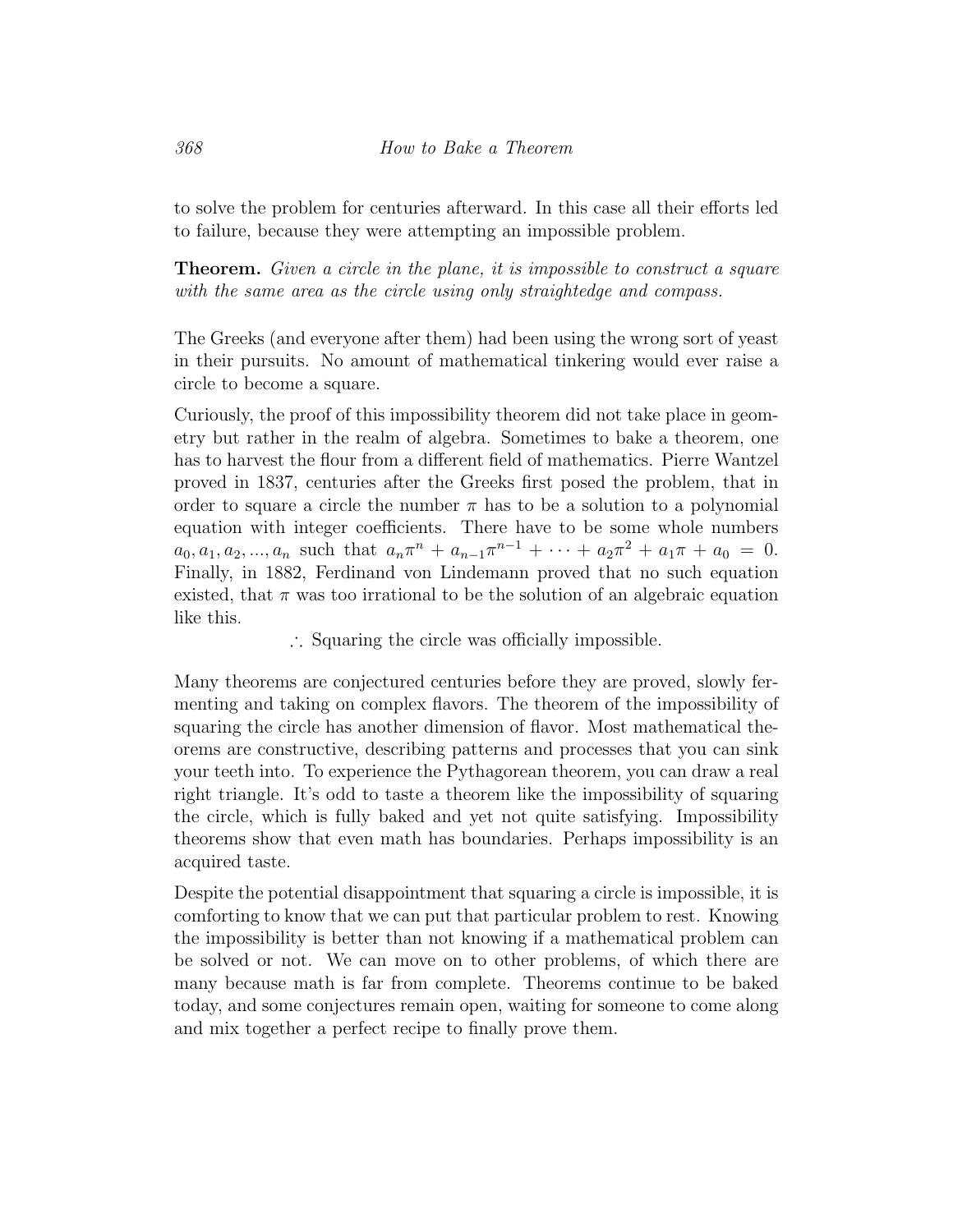The Collatz conjecture sprung up in the 1930s and currently remains unbaked. The conjecture concerns the Collatz process. Start with any positive integer. If the integer is odd, multiply it by 3 and add 1. If it is even, divide it by 2. Keep applying these rules to the new numbers you get. For example, if we apply this process to the number 42, we eventually get down to the number 1:

$$
42\xrightarrow{\div 2} 21\xrightarrow{\times 3,+1} 64\xrightarrow{\div 2} 32\xrightarrow{\div 2} 16\xrightarrow{\div 2} 8\xrightarrow{\div 2} 4\xrightarrow{\div 2} 2\xrightarrow{\div 2} 1.
$$

If we try this with the number 17, then the process also leads to 1:

$$
17 \xrightarrow{\times 3, +1} 52 \xrightarrow{\div 2} 26 \xrightarrow{\div 2} 13 \xrightarrow{\times 3, +1} 40 \xrightarrow{\div 2} 20 \xrightarrow{\div 2} 10 \xrightarrow{\div 2} 5
$$

$$
5 \xrightarrow{\times 3, +1} 16 \xrightarrow{\div 2} 8 \xrightarrow{\div 2} 4 \xrightarrow{\div 2} 2 \xrightarrow{\div 2} 1.
$$

The Collatz conjecture is that no matter which positive integer we start with, this process will eventually reach 1. Despite how simple the conjecture is, no one has yet been able to prove this.

Many people have published various methods they have used to attack this conjecture. They have drawn trees of the paths that different numbers take as they collapse down to 1. They have delved into other number systems to try to gain insight on the Collatz process. Nothing has worked yet. It seems highly likely that the conjecture is in fact true; the process has been verified (by computer) for all numbers up to 100 quadrillion. In every observed case, the Collatz process reaches 1. But no one has yet come up with a real proof that it works for every positive integer. "Mathematics may not be ready for such problems," said Paul Erdős, who knew 37 proofs of the Pythagorean theorem at age 17  $\vert 1 \vert$ . Erdős published over 1,500 mathematical papers in his lifetime; he knew a thing or two about what it takes to bake a theorem.

Erdős spent his entire life in the pursuit of mathematical theorems. He never owned a house of his own, preferring to travel the world, crashing on other mathematicians' couches in between lectures he gave at conferences and universities. He couldn't drive a car, and all of his personal belongings fit in a suitcase. To him, daily actions such as eating bread were incidental to being alive enough to do mathematics. The need to prove theorems and become certain of things was far greater than the need to do anything else.

And yet, Erdős was well aware that there would always be another math problem left to solve. He, and every other mathematician, could never stave off uncertainty permanently.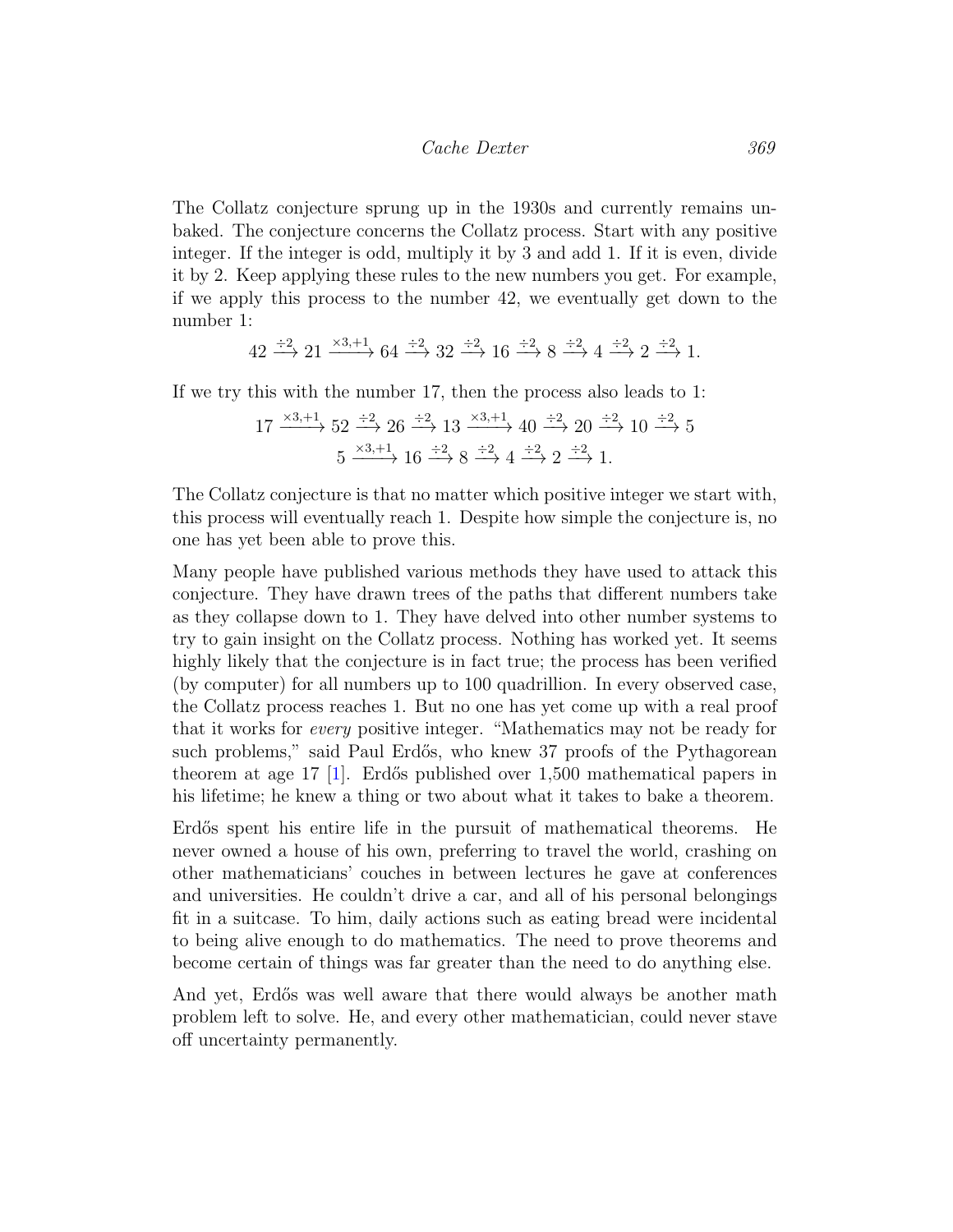Kurt Gödel's famous Incompleteness Theorem in 1931 forever changed the way humans think about mathematics. Until that time, many people felt that math was deterministic, that for any conjecture there was always a proof of it out there somewhere. Gödel's theorem shocked the world. His theorem was a meta-math theorem, a theorem about the nature of mathematics itself. He proved, with completely correct logic, that every consistent mathematical system with the power to do basic arithmetic was incomplete. "Incomplete" means that there are mathematical conjectures that can neither be proved nor disproved using the rules of their mathematical systems.

Theorem. In mathematics, there will always be statements whose truthfulness can never be determined.

Impossibility may be an acquired taste, but even to those accustomed to it Gödel's Incompleteness Theorem is strong. Gödel baked the ultimate impossibility theorem. There are conjectures that can never be proved or disproved, and here's the kicker: It's also impossible to know what conjectures are like this. If someone hands you an unproven mathematical statement, you can't tell whether it is possible to prove it or not.

It may seem like Gödel brought only bad news to the mathematical community, but there is one upside to his theorem. Since mathematics cannot be complete, we can rest assured that there will always be some sort of math problem to solve. If we come across a mathematical conjecture that we can't prove, we can decide if we want it to be true or not and use it as an axiom, an assumption, instead. This will open the door to another system of mathematics that will have new conjectures to prove.

So we go forward, eating bread today even though we know it is only a temporary solution to hunger, that we will have to bake and eat some more tomorrow. Gödel showed that our pursuit of proofs of mathematical theorems is no different. We don't know what theorems we will be able to prove and which ones we won't, but we keep trying, even knowing it is a temporary solution to our hunger for certainty, that even if we prove a theorem today there will be more theorems to prove tomorrow.

> ∴ There is no " ∴ " for the whole of math. We will be baking theorems forever.